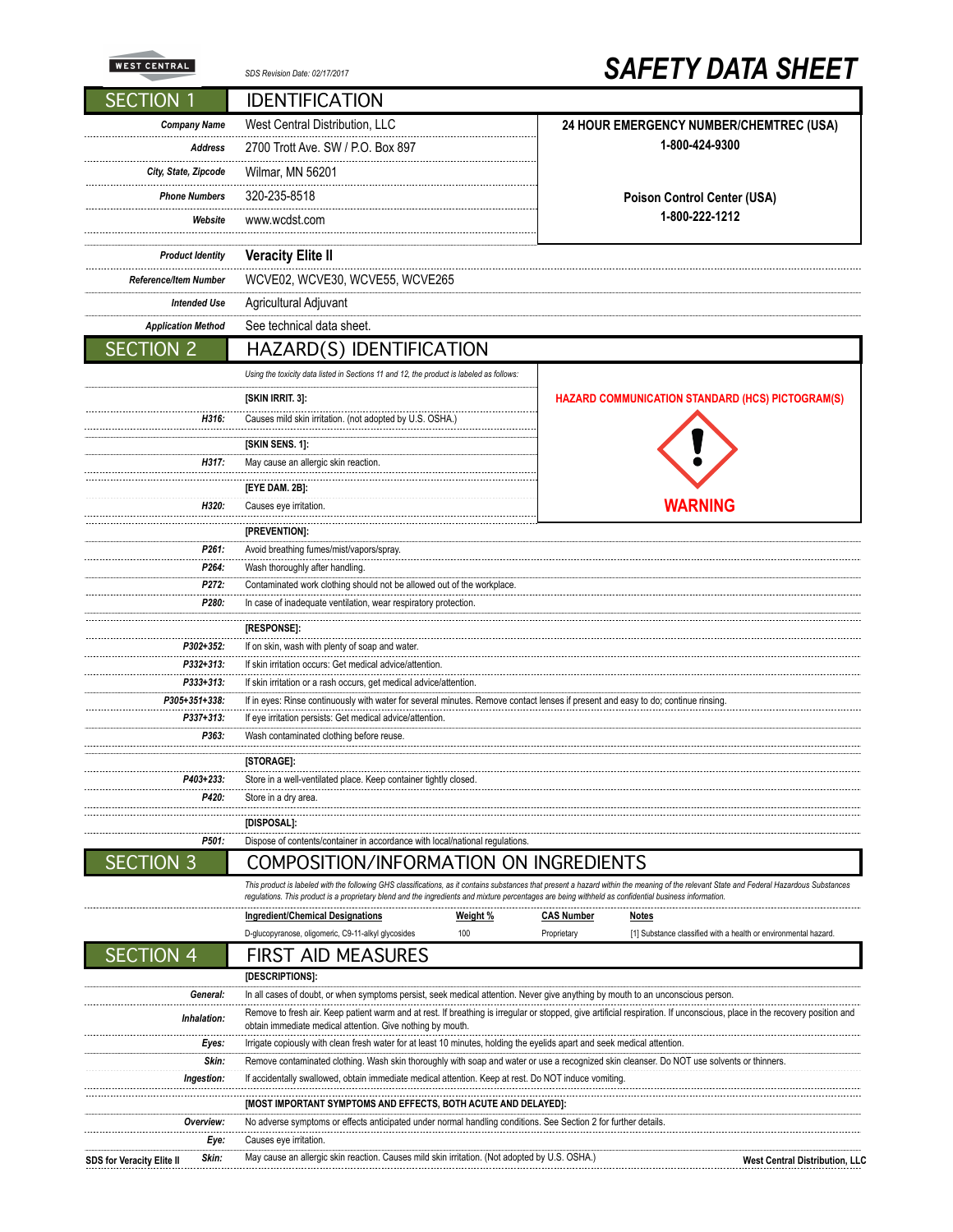| <b>SECTION 5</b>                                                                                | <b>FIRE FIGHTING MEASURES</b>                                                                                                                                                                                                                                                                                                                                                                                                                                                                                                                                                                                                                                          |                                                                                                                                                                                                                                                                                                                                     |                                                                                                                                                   |                                           |  |  |
|-------------------------------------------------------------------------------------------------|------------------------------------------------------------------------------------------------------------------------------------------------------------------------------------------------------------------------------------------------------------------------------------------------------------------------------------------------------------------------------------------------------------------------------------------------------------------------------------------------------------------------------------------------------------------------------------------------------------------------------------------------------------------------|-------------------------------------------------------------------------------------------------------------------------------------------------------------------------------------------------------------------------------------------------------------------------------------------------------------------------------------|---------------------------------------------------------------------------------------------------------------------------------------------------|-------------------------------------------|--|--|
| <b>Extinguishing Media:</b>                                                                     | Recommended extinguishing media: alcohol resistant foam, CO <sup>2</sup> , powder, water spray. Do not use water jet.                                                                                                                                                                                                                                                                                                                                                                                                                                                                                                                                                  |                                                                                                                                                                                                                                                                                                                                     |                                                                                                                                                   |                                           |  |  |
| <b>Special Hazards:</b>                                                                         | Combustion may yield smoke, carbon monoxide, and other products of incomplete combustion. Oxides of sulfur, nitrogen or phosphorus may also be formed.<br>Avoid breathing dust, fumes, gas, mist, vapors or spray.                                                                                                                                                                                                                                                                                                                                                                                                                                                     |                                                                                                                                                                                                                                                                                                                                     |                                                                                                                                                   |                                           |  |  |
| <b>Advice For Firefighters:</b>                                                                 | Evacuate area. Prevent contamination from run-off of adjacent areas, streams, drinking water and sewers. Do not flush down sewers or other drainage systems.<br>Exposed firefighters must wear standard protective equipment and in enclosed areas self-contained breathing apparatus. Use water-spray to cool fire exposed<br>surfaces and personnel.                                                                                                                                                                                                                                                                                                                 |                                                                                                                                                                                                                                                                                                                                     |                                                                                                                                                   |                                           |  |  |
| <b>SECTION 6</b>                                                                                | <b>ACCIDENTAL RELEASE MEASURES</b>                                                                                                                                                                                                                                                                                                                                                                                                                                                                                                                                                                                                                                     |                                                                                                                                                                                                                                                                                                                                     |                                                                                                                                                   |                                           |  |  |
| <b>Personal Precautions,</b><br><b>Protective Equipment and</b><br><b>Emergency Procedures:</b> | Keep all sources of ignition away from spill/release. In case of a major spill or spillage in a confined space evacuate the area and check vapor levels.                                                                                                                                                                                                                                                                                                                                                                                                                                                                                                               |                                                                                                                                                                                                                                                                                                                                     |                                                                                                                                                   |                                           |  |  |
| <b>Environmental Precautions:</b>                                                               | Do not allow spills to enter drains or water courses.                                                                                                                                                                                                                                                                                                                                                                                                                                                                                                                                                                                                                  |                                                                                                                                                                                                                                                                                                                                     |                                                                                                                                                   |                                           |  |  |
| <b>Methods and Material For</b><br><b>Containment and Cleaning Up:</b>                          | Ventilate the area and avoid breathing vapors. Take the personal protective measures listed in Section 8. Contain and absorb spillage with non-combustible<br>materials (e.g. sand/earth/vermiculite). Place in closed containers outside buildings and dispose of according to the Waste Regulations (see Section 13.) Clean,<br>preferably with a detergent. Do not use solvents. Do not allow spills to enter drains or water courses. If drains, sewers, streams or lakes are contaminated, inform<br>the local water company immediately. In the case of contamination of rivers, streams, or lakes, the Environmental Protection Agency should also be informed. |                                                                                                                                                                                                                                                                                                                                     |                                                                                                                                                   |                                           |  |  |
| <b>SECTION 7</b>                                                                                | <b>HANDLING AND STORAGE</b>                                                                                                                                                                                                                                                                                                                                                                                                                                                                                                                                                                                                                                            |                                                                                                                                                                                                                                                                                                                                     |                                                                                                                                                   |                                           |  |  |
| <b>Precautions For Safe Handling:</b>                                                           | Do not get in eyes on skin or on clothing. Do not breathe vapors or mists. Keep container closed. Use only with adequate ventilation. Use good personal hygiene<br>practices. Wash hands before eating, drinking, smoking. Remove contaminated clothing and clean before re-use. Destroy contaminated belts and shoes and other<br>items that cannot be decontaminated. See Section 2 for further details [PREVENTION].                                                                                                                                                                                                                                                |                                                                                                                                                                                                                                                                                                                                     |                                                                                                                                                   |                                           |  |  |
| <b>Conditions For Safe Storage:</b>                                                             |                                                                                                                                                                                                                                                                                                                                                                                                                                                                                                                                                                                                                                                                        | Store in a tightly closed container in dry, well-ventilated area away from excessive heat and incompatibles.                                                                                                                                                                                                                        |                                                                                                                                                   |                                           |  |  |
| <b>Incompatible Materials:</b>                                                                  | Oxidizing agents. Strong acids.                                                                                                                                                                                                                                                                                                                                                                                                                                                                                                                                                                                                                                        |                                                                                                                                                                                                                                                                                                                                     |                                                                                                                                                   |                                           |  |  |
| Specific End Use(s):                                                                            | See technical data sheet.                                                                                                                                                                                                                                                                                                                                                                                                                                                                                                                                                                                                                                              |                                                                                                                                                                                                                                                                                                                                     |                                                                                                                                                   |                                           |  |  |
| <b>SECTION 8</b>                                                                                | EXPOSURE CONTROLS/PERSONAL PROTECTION                                                                                                                                                                                                                                                                                                                                                                                                                                                                                                                                                                                                                                  |                                                                                                                                                                                                                                                                                                                                     |                                                                                                                                                   |                                           |  |  |
|                                                                                                 | [CONTROL PARAMETERS]:                                                                                                                                                                                                                                                                                                                                                                                                                                                                                                                                                                                                                                                  |                                                                                                                                                                                                                                                                                                                                     |                                                                                                                                                   |                                           |  |  |
| Exposure:                                                                                       |                                                                                                                                                                                                                                                                                                                                                                                                                                                                                                                                                                                                                                                                        |                                                                                                                                                                                                                                                                                                                                     | This product contains the following ingredient (at greater than 0.1%) with established limits for exposure under OSHA, ACGIH and/or NIOSH.        |                                           |  |  |
|                                                                                                 | CAS No.<br>Ingredient<br>Proprietary<br>Glycerol                                                                                                                                                                                                                                                                                                                                                                                                                                                                                                                                                                                                                       | <b>OSHA Source/Value</b><br>TWA: 15mg/m3 (total), TWA: 5mg/m3 (resp)                                                                                                                                                                                                                                                                | <b>ACGIH Source/Value</b><br>TWA: 3mg/m3 (resp), 10mg/m3 (mist)                                                                                   | NIOSH Source/Value<br>No established RELs |  |  |
|                                                                                                 | 2-methylpentane-2,4-diol<br>Proprietary                                                                                                                                                                                                                                                                                                                                                                                                                                                                                                                                                                                                                                | No established limit                                                                                                                                                                                                                                                                                                                | Ceiling: 25ppm                                                                                                                                    | Ceiling: 25 ppm (125mg/m3)                |  |  |
| Carcinogen Data:                                                                                |                                                                                                                                                                                                                                                                                                                                                                                                                                                                                                                                                                                                                                                                        |                                                                                                                                                                                                                                                                                                                                     | This product contains no ingredients (at greater than 0.1%) that are suspected of being or known to be a carcinogen under OSHA, NTP or IARC.      |                                           |  |  |
|                                                                                                 | [EXPOSURE CONTROLS]:                                                                                                                                                                                                                                                                                                                                                                                                                                                                                                                                                                                                                                                   |                                                                                                                                                                                                                                                                                                                                     |                                                                                                                                                   |                                           |  |  |
| <b>Respiratory:</b>                                                                             |                                                                                                                                                                                                                                                                                                                                                                                                                                                                                                                                                                                                                                                                        |                                                                                                                                                                                                                                                                                                                                     | If workers are exposed to concentrations above the exposure limit they must use the appropriate, certified respirators.                           |                                           |  |  |
| Eyes:                                                                                           | Wear safety eyewear (e.g. safety spectacles/goggles/visors) to protect against the splash of liquids.                                                                                                                                                                                                                                                                                                                                                                                                                                                                                                                                                                  |                                                                                                                                                                                                                                                                                                                                     |                                                                                                                                                   |                                           |  |  |
| Skin:                                                                                           |                                                                                                                                                                                                                                                                                                                                                                                                                                                                                                                                                                                                                                                                        |                                                                                                                                                                                                                                                                                                                                     | Overalls, which cover the body, arms, and legs, should be worn. Skin should not be exposed. All parts of the body should be washed after contact. |                                           |  |  |
| <b>Engineering Controls:</b>                                                                    |                                                                                                                                                                                                                                                                                                                                                                                                                                                                                                                                                                                                                                                                        | Provide adequate ventilation. Where reasonably practicable, this should be achieved by the use of local exhaust ventilation and good general extraction. If these<br>are not sufficient to maintain concentrations of particulates, and any vapor below occupational exposure limits, suitable respiratory protection must be worn. |                                                                                                                                                   |                                           |  |  |
| <b>Other Work Practices:</b>                                                                    |                                                                                                                                                                                                                                                                                                                                                                                                                                                                                                                                                                                                                                                                        | No data available. See Section 2 for further details [PREVENTION].                                                                                                                                                                                                                                                                  |                                                                                                                                                   |                                           |  |  |
| <b>SECTION 9</b>                                                                                | PHYSICAL AND CHEMICAL PROPERTIES                                                                                                                                                                                                                                                                                                                                                                                                                                                                                                                                                                                                                                       |                                                                                                                                                                                                                                                                                                                                     |                                                                                                                                                   |                                           |  |  |
| Appearance:                                                                                     | Pale yellow liquid                                                                                                                                                                                                                                                                                                                                                                                                                                                                                                                                                                                                                                                     |                                                                                                                                                                                                                                                                                                                                     | <b>Upper Flammability Limits:</b>                                                                                                                 | Upper Explosive Limit: Not measured       |  |  |
| Odor:                                                                                           | Mild                                                                                                                                                                                                                                                                                                                                                                                                                                                                                                                                                                                                                                                                   |                                                                                                                                                                                                                                                                                                                                     | Lower Flammability Limits:                                                                                                                        | Lower Explosive Limit: Not measured       |  |  |
| Odor Threshold:                                                                                 | Not measured                                                                                                                                                                                                                                                                                                                                                                                                                                                                                                                                                                                                                                                           |                                                                                                                                                                                                                                                                                                                                     | Vapor Pressure (Pa):                                                                                                                              | Not measured                              |  |  |
| pH:                                                                                             | 6.5-7.1 (1% aqueous dilution)                                                                                                                                                                                                                                                                                                                                                                                                                                                                                                                                                                                                                                          |                                                                                                                                                                                                                                                                                                                                     | Vapor Density:                                                                                                                                    | Not measured                              |  |  |
| Melting/Freezing Points (°C):                                                                   | Not measured                                                                                                                                                                                                                                                                                                                                                                                                                                                                                                                                                                                                                                                           |                                                                                                                                                                                                                                                                                                                                     | Solubility in Water:                                                                                                                              | Soluble                                   |  |  |
| Initial Boiling Point/Range (°C):<br><b>Flash Point:</b>                                        | Not measured<br>>93°C / >200°F SETA Flash Closed Cup (SFCC)                                                                                                                                                                                                                                                                                                                                                                                                                                                                                                                                                                                                            |                                                                                                                                                                                                                                                                                                                                     | Partition Co-efficient n-octanol/water (Log Kow): Not measured<br>Auto-Ignition Temperature (°C):                                                 | Not measured                              |  |  |
| Evaporation Rate (Ether=1):                                                                     | Not measured                                                                                                                                                                                                                                                                                                                                                                                                                                                                                                                                                                                                                                                           |                                                                                                                                                                                                                                                                                                                                     | <b>Decomposition Temperature:</b>                                                                                                                 | Not measured                              |  |  |
| <b>Flammability (Solid, Gas):</b>                                                               | Not applicable                                                                                                                                                                                                                                                                                                                                                                                                                                                                                                                                                                                                                                                         |                                                                                                                                                                                                                                                                                                                                     | Viscosity (cSt):                                                                                                                                  | Not measured                              |  |  |
| Specific Gravity @ 20°C                                                                         | 1.14-1.16                                                                                                                                                                                                                                                                                                                                                                                                                                                                                                                                                                                                                                                              |                                                                                                                                                                                                                                                                                                                                     | Volatiles %:                                                                                                                                      | Not measured                              |  |  |
| Other Information:                                                                              | No other relevant information                                                                                                                                                                                                                                                                                                                                                                                                                                                                                                                                                                                                                                          |                                                                                                                                                                                                                                                                                                                                     | VOC%:                                                                                                                                             | Not measured                              |  |  |
| SECTION 10                                                                                      | STABILITY AND REACTIVITY                                                                                                                                                                                                                                                                                                                                                                                                                                                                                                                                                                                                                                               |                                                                                                                                                                                                                                                                                                                                     |                                                                                                                                                   |                                           |  |  |
| <b>Reactivity:</b>                                                                              | Not chemically reactive.                                                                                                                                                                                                                                                                                                                                                                                                                                                                                                                                                                                                                                               |                                                                                                                                                                                                                                                                                                                                     |                                                                                                                                                   |                                           |  |  |
| <b>Chemical Stability:</b>                                                                      | Stable under normal ambient and anticipated conditions of use.                                                                                                                                                                                                                                                                                                                                                                                                                                                                                                                                                                                                         |                                                                                                                                                                                                                                                                                                                                     |                                                                                                                                                   |                                           |  |  |
| <b>Hazardous Reactions:</b>                                                                     | Not anticipated.                                                                                                                                                                                                                                                                                                                                                                                                                                                                                                                                                                                                                                                       |                                                                                                                                                                                                                                                                                                                                     |                                                                                                                                                   |                                           |  |  |
| <b>Conditions To Avoid:</b>                                                                     | Extended exposure to high temperatures can cause decomposition. Avoid all possible sources of ignition.                                                                                                                                                                                                                                                                                                                                                                                                                                                                                                                                                                |                                                                                                                                                                                                                                                                                                                                     |                                                                                                                                                   |                                           |  |  |
| <b>Incompatible Materials:</b>                                                                  | Oxidizing agents.                                                                                                                                                                                                                                                                                                                                                                                                                                                                                                                                                                                                                                                      |                                                                                                                                                                                                                                                                                                                                     |                                                                                                                                                   |                                           |  |  |
| Hazardous Decomposition Prod.:                                                                  | Not anticipated under normal conditions of use.                                                                                                                                                                                                                                                                                                                                                                                                                                                                                                                                                                                                                        |                                                                                                                                                                                                                                                                                                                                     |                                                                                                                                                   |                                           |  |  |